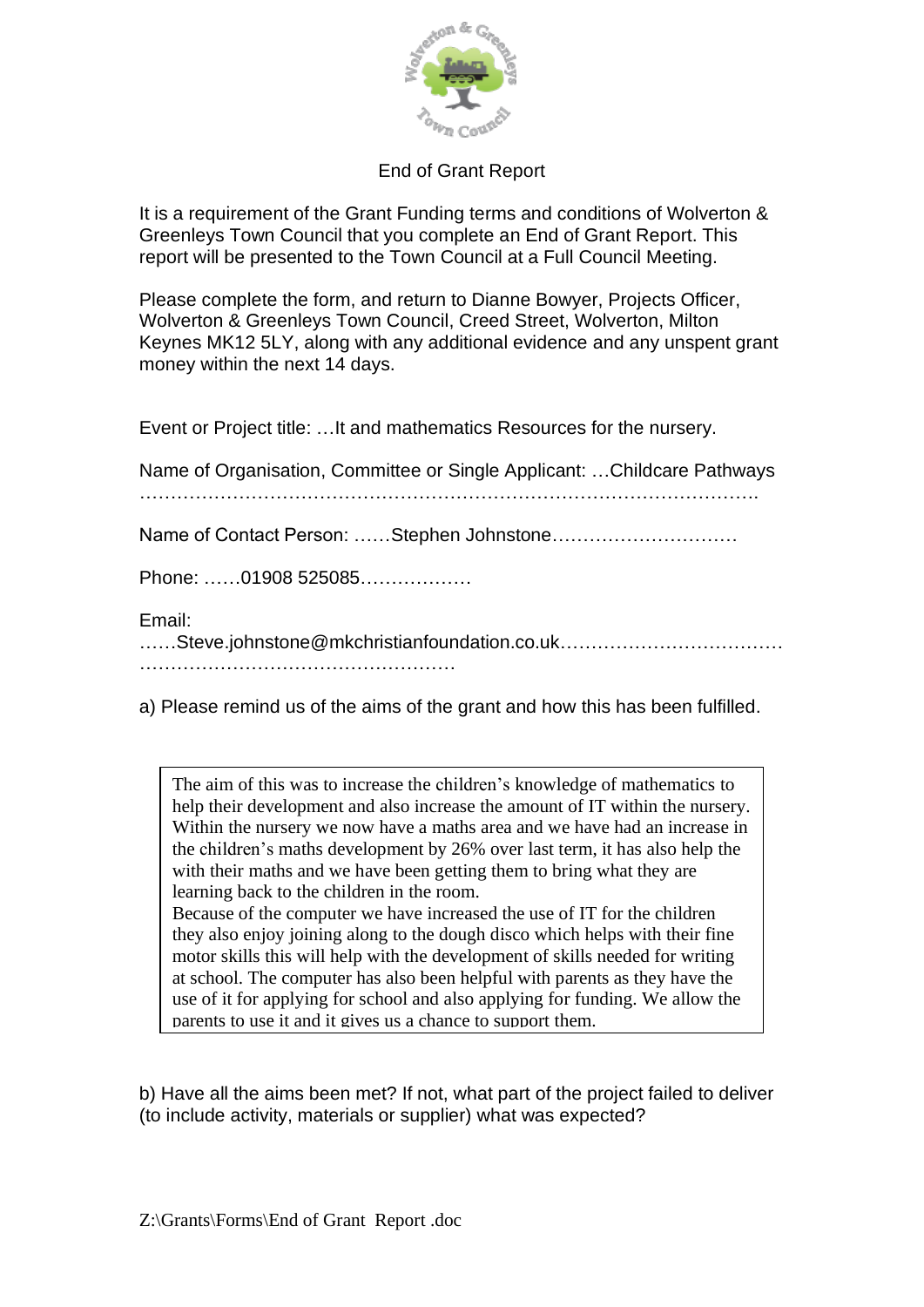Everything has been met, we had to change the screen as a interactive board was more expensive than what we finally received but having the computer has allowed us to let the parents use this

c) Please include your end of project evaluation. Is this what you hoped for? Please feel free to include pictures of your event.

This has worked better than expected our maths area has helped the children's development and we have a clear increase in this when monitoring there development, this was something we were not fully meeting during the last Ofsted.

Also allowing the parents to use the computer and being support this has helped us to build better partnerships with the parents

d) Please evidence the number of people that the project / event has reached. This would include planning, participants, project leaders etc.

Because of the nature of the business and us being open to the community it is hard to give a number at present we have 30 children on role and this has been accessible to all

e) Please include any feedback that you may have been given, publicity that you may have acquired or produced.

Parents has said that it has been great to be able to get support when the children are playing.

f) Please attach a final set of financial accounts for the project that include proof of expenditure, such as receipts and invoices.

Z:\Grants\Forms\End of Grant Report .doc